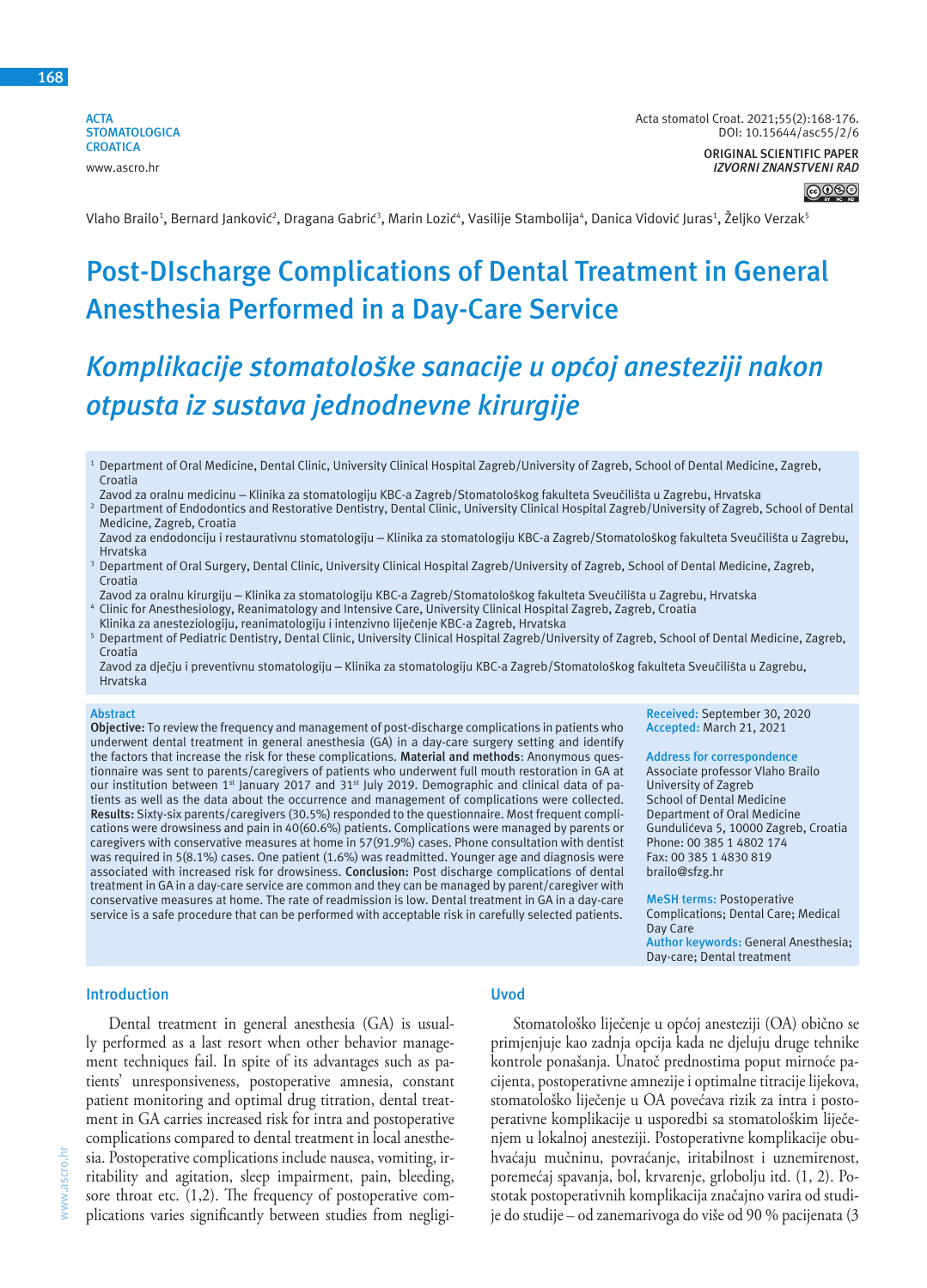ble number of patients to more than 90% of the patients (3– 5). Therefore, the decision to treat the patient in GA is made when the benefit of dental treatment outweighs the risk of aforementioned complications. Postoperative complications are of special concern for day-care based procedures as they happen when a patient is no longer under medical supervision. In spite of that, they are usually mild and the rate of readmissions is low (4,6).

Dental treatment in GA started at the Dental Clinic's day care service, University Clinical Hospital Zagreb in January 2017. By July 2019, more than 200 patients have undergone full mouth restoration. In our previous report we focused on patient characteristics, type of procedures and intraoperative complications (7). However, we had no data about the complications which happened after patients have left the hospital and were no longer under our supervision. We also wanted to know how these complications were managed and, most importantly, whether our treatment resulted in any significant complication that required hospitalization. Therefore, the aim of this paper was to review the frequency and management of post-discharge complications in patients who underwent full mouth restoration in GA in a day care surgery setting and to identify factors that increase risk for postoperative complications after dental treatment in GA.

### **Material and methods**

The study was approved by the Ethics Committee of the University of Zagreb, School of Dental Medicine and University Clinical Hospital Zagreb. Anonymous questionnaire was sent by an email to the parents and caregivers of patients who underwent full mouth restauration in GA at the Dental clinic's day-care service, University Clinical Hospital Zagreb between  $1^{st}$  January 2017 and  $31^{st}$  July 2019. Since this was an online survey, participants did not sign the informed consent. Instead, they had to read the consent form and confirm their agreement before proceeding to the survey.

GA procedure consisted of target control infusion (TCI) anesthesia (propofol/remifentanil), which was described in our previous report (7). Dental treatment included prophylactic cleaning, restoration of carious lesions, extraction of non-restorable teeth. The extraction site was infiltrated with local anesthetic (4% articaine with epinephrine 1:200000). Resorbable sutures were applied when necessary. Antibiotic treatment was introduced based on clinical judgement. After the procedure, patients were monitored in the recovery room and discharged based on anesthesiologist's and dentist's evaluation, usually 1.5-2 hours after the procedure. Parents and caregivers received oral and written instructions about related complications and their management from the attending dentist.

The questionnaire consisted of three parts. In the first part, general demographic and clinical data were collected (age, sex, year of treatment, diagnosis/reason for the treatment in GA, number of previous dental treatments in GA, number of extracted teeth, antibiotic and analgesic use). Second part of the questionnaire registered data about postoperative complications (type of complication, day of onset and – 5). Zato se odluka o stomatološkom liječenju u OA donosi kada dobrobit stomatološkog liječenja nadilazi rizik od navedenih komplikacija. Postoperativne komplikacije poseban su problem za zahvate u jednodnevnoj kirurgiji jer se događaju kada pacijent više nije pod medicinskim nadzorom. Unatoč tomu, obično su blage i postotak ponovnog dolaska u bolnicu je nizak (4, 6).

Stomatološko liječenje u OA započeto je u Zavodu za jednodnevnu kirurgiju KBC-a Zagreb u siječnju 2017. Do srpnja 2019. više od 200 pacijenata bilo je podvrgnuto potpunoj stomatološkoj sanaciji. U prethodnom radu fokusirali smo se na karakteristike pacijenata, tip zahvata i intraoperativne komplikacije (7). Međutim, nismo imali podatke o komplikacijama koje su se događale nakon što bi pacijenti napustili bolnicu i nisu više bili pod našim nadzorom. Uz to, zanimalo nas je kako su navedene komplikacije bile liječene i najviše od svega, je li naše liječenje rezultiralo značajnim komplikacijama koje bi zahtijevale hospitalizaciju. Zato je svrha ovog istraživanja bila ispitati frekvenciju i liječenje komplikacija nakon otpusta pacijenata podvrgnutih stomatološkoj sanaciji u OA u sustavu jednodnevne kirurgije i identificirati čimbenike koji povećavaju rizik od postoperativne komplikacije poslije stomatološkog liječenja u općoj anesteziji.

#### **Ispitanici i postupci**

Istraživanje je odobrilo Etičko povjerenstvo Stomatološkog fakulteta Sveučilišta u Zagrebu i KBC-a Zagreb. Anonimni upitnik poslan je elektroničkom poštom roditeljima i skrbnicima pacijenata koji su bili na stomatološkom liječenju u OA u Zavodu za jednodnevnu kirurgiju KBC-a Zagreb od 1. siječnja 2017. do 31. srpnja 2019. Budući da je bila riječ o online istraživanju, sudionici nisu potpisivali informirani pristanak. Umjesto toga trebali su pročitati tekst informiranog pristanka i potvrditi da su suglasni prije nego što nastave s ispunjavanjem upitnika.

Postupak OA sastojao se od *target control infusion* (TCI) anestezije (propofol/remifentanil) koji je opisan u našem prijašnjem radu (7). Stomatološka sanacija obuhvaćala je uklanjanje mekih i tvrdih naslaga, profilaktičko pečaćenje fisura, restauraciju karijesnih lezija i ekstrakciju zuba koji se nisu mogli sanirati. Mjesto ekstrakcije infiltrirano je lokalnim anestetikom (4-postotni artikain s adrenalinom 1 : 200 000). U slučaju potrebe postavljeni su resorptivni šavovi. Antibiotska terapija ordinirana je na temelju kliničke procjene. Nakon zahvata pacijenti su promatrani u sobi za oporavak i otpušteni na temelju procjene anesteziologa i stomatologa, u prosjeku od 1,5 do 2 sata poslije zahvata. Roditelji/skrbnici dobili su od stomatologa usmene i pismene upute o postupanju nakon zahvata, komplikacijama i njihovu liječenju.

Upitnik se sastojao od triju dijelova. U prvom dijelu prikupljali su se opći demografski i klinički podatci (dob, spol, godina liječenja, dijagnoza/razlog za liječenje u OA, prijašnja stomatološka liječenja u OA, broj ekstrahiranih zuba, upotreba antibiotika i analgetika). U drugom dijelu bilježili su se podatci o postoperativnim komplikacijama (vrsta komplikacije, početak i trajanje). U trećem dijelu ispitivali smo nači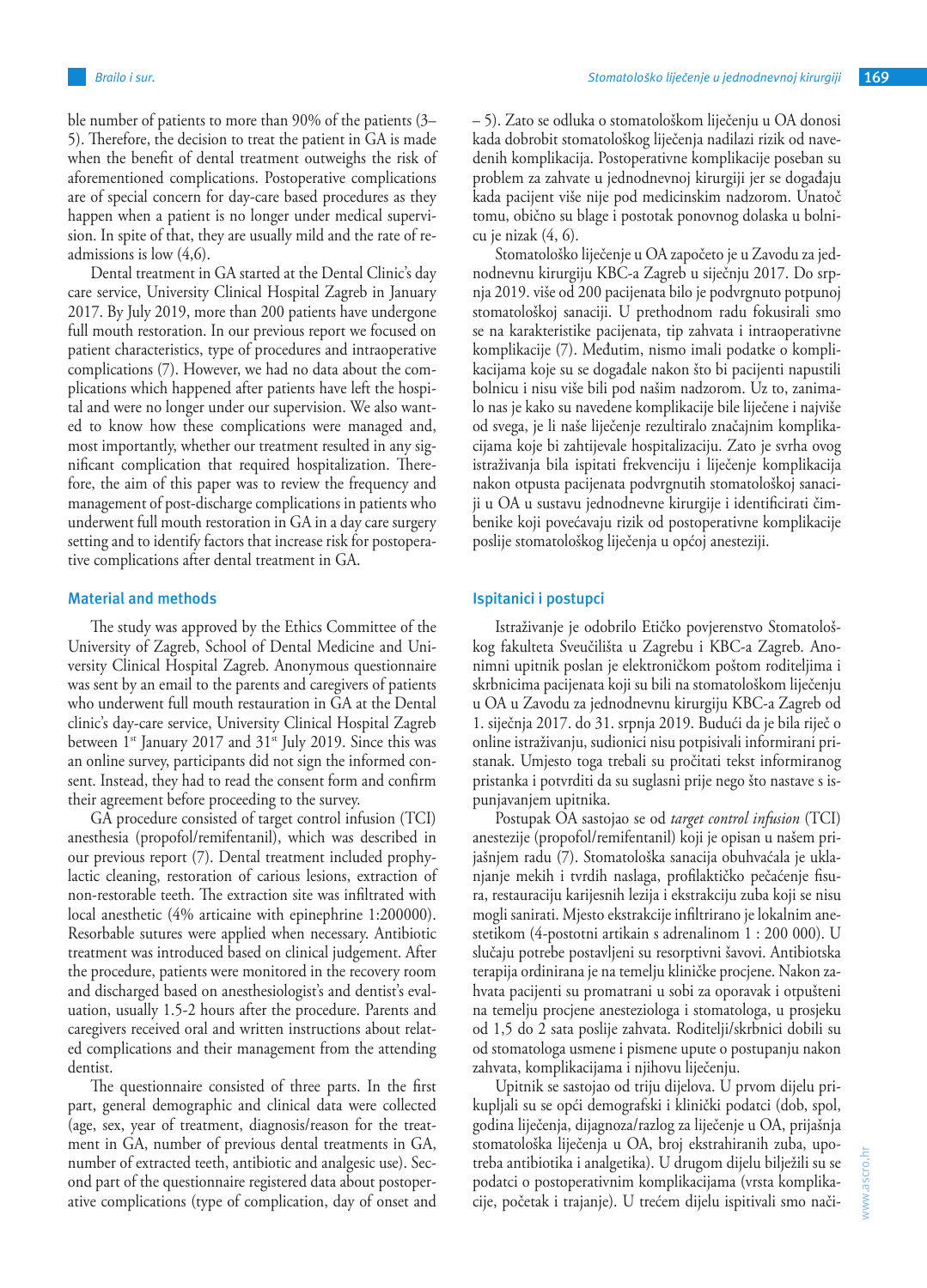duration). In the third part we assessed the management of postoperative complications and the need for readmission.

The data were organized into Microsoft Excell (Microsoft Excel, Microsoft Inc., USA) spreadsheets. SPSS 11.0 software (IBM Inc., USA) was used for statistical analysis. Distribution of the data was tested by the Kolmogorov-Smirnov test. Due to non-normal distribution of the data, the Kruskal Wallis test was used to assess differences between linear variables and the chi-square test was used to assess differences between categorical variables. To identify factors associated with increased risk of postoperative complications, a logistic regression analysis was used. Patient's age, diagnosis, dental extractions and antibiotic treatment were used as control variables, and p value lower than  $0.05$  (p<0.05) was considered statistically significant.

#### **Results**

The questionnaire was sent to 216 parents and caregivers. The response rate was 30.5% (66 respondents). The majority of patients were males (43/65.2%). The median age of the patient was 10 (4-37). For the majority of the patients (46/69.7%), this was the first time they have undergone dental treatment in GA. The most common reason for the treatment in GA was autism (26/39.4%), followed by cerebral paralysis (10/15.1%) and mental retardation (7/10.6%). Demographic and clinical characteristics of the patients are displayed in Table 1.

Postoperative complications and their frequencies are presented in Table 2. Most commonly reported complications were drowsiness and pain, both reported in 40 (60.6%) patients. A significantly higher frequency of cough and epistaxis was found among patients who underwent dental treatment due to severe gag reflex compared to other diagnoses (p=0.019 and 0.034, respectively). Difficulty eating was significantly more reported among patients who underwent dental extractions compared to the patients who did not (p=0.021). No significant difference in the frequency of complications was found between the patients who were prescribed antibiotics compared to those who were not. Furthermore, no significant difference in the frequency of complications was found between patients who underwent dental treatment for the first time compared to those who had previously undergone dental treatment(s) in GA (Table 2).

Complications occurred on the day of the procedure in 41 (61.9%) patients, 1 day after the procedure in 16 (23.8%) patients, 3 days after the procedure in 6 (9.5%) patients and 4 days after the procedure in 3 (4.8%) patients (Table 3). Median duration of complications was 2 (1-8) days. Sixtytwo parents or caregivers responded about the management of complication(s). In 57 (91.9%) patients, complications were managed independently by parents or caregivers with conservative measures at home (analgesics and/or local measures - ice packs, compression etc.). Phone consultation with the dentist or general medical practitioner was required in 5 (8.1%) cases. Out of these 5 patients, one patient (1.6%) was admitted to the hospital. This patient was a 7-year-old boy with cerebral paralysis who developed fever, nausea and vomne liječenja komplikacija i potrebu za ponovnim primitkom u bolnicu.

Podatci su organizirani u Excell datotekama (Microsoft Excel, Microsoft Inc., SAD) Microsofta. Program SPSS 11.0 (IBM Inc., SAD) korišten je za statističku analizu. Normalnost distribucije ispitana je Kolmogorov-Smirnovljevim testom. Zbog odstupanja od normalne distribucije, za ispitivanje razlika između linearnih varijabli korišten je Kruskal Wallisov test za neovisne uzorke, a za ispitivanje razlika između kategoričkih varijabli hi-kvadrat test. Za identifikaciju čimbenika povezanih s povećanim rizikom od postoperativnih komplikacija korištena je logistička regresija. Dob pacijenta, dijagnoza, ekstrakcije zuba i antibiotska terapija bile su kontrole varijable. Statistički značajnima smatrane su p vrijednosti ispod  $0,05$  ( $p < 0,05$ ).

#### **Rezultati**

Upitnik je poslan na adrese elektroničke pošte 216 roditelja i skrbnika. Postotak odgovora bio je 30,5 % (66). Većina pacijenata bila je muškog spola (43/65,2 %). Medijan dobi iznosio je 10 godina (raspon 4 – 37). Za većinu pacijenata (46/69,7 %) bio je to prvi put da su stomatološki liječeni u OA. Najčešći razlog za takvo liječenje bio je autizam (26/39,4 %), pa cerebralna paraliza (10/15,1 %) i mentalna retardacija (7/10,6 %). Demografske i kliničke karakteristike pacijenata prikazane su u tablici 1.

Učestalost postoperativnih komplikacija prikazana je u tablici 2. Najčešće komplikacije bile su ošamućenost i bol – obje je navelo 40 pacijenata (60,6 %). Kašalj i epistaksa zabilježeni su u statistički značajno višem postotku kod pacijenata koji su liječeni u OA zbog teškog refleksa na povraćanje u usporedbi s drugim dijagnozama (p = 0,019 i 0,034). Otežano jedenje zabilježeno je u statistički značajno višem postotku među pacijentima kojima su ekstrahirani zubi u odnosu prema onima kojima zubi nisu izvađeni (p = 0,021). Nisu utvrđene statistički značajne razlike u frekvenciji komplikacija između pacijenata kojima je ordinirana antibiotska terapija i onih kojima nije propisana. Nadalje, nisu utvrđene statistički značajne razlike u frekvenciji komplikacija između pacijenata koji su bili prvi put stomatološki liječeni u OA u usporedbi s onima koji su već bili tako liječeni (tablica 2.).

Komplikacije su se pojavile na dan zahvata u 41 pacijenta (61,9 %), jedan dan nakon zahvata u 16 pacijenata (23,8 %), tri dana nakon zahvata u šest pacijenata (9,5 %) i četiri dana nakon zahvata u tri pacijenta (4,8 %) (tablica 3.). Medijan trajanja komplikacija iznosio je dva dana (1 – 8). Na pitanje o liječenju komplikacija odgovorila su 62 roditelja/skrbnika. Komplikacije 57 pacijenata (91,9 %) samostalno su kod kuće konzervativnim mjerama liječili roditelji/skrbnici (analgetici i/ili lokalne mjere – hladni oblozi, kompresija). U pet slučajeva (8,1 %) konzultirali su se telefonom sa stomatologom ili liječnikom obiteljske medicine. Od tih pet slučajeva, jedan pacijent (1,5 %) bio je primljen u bolnicu. Bio je to 7-godišnji dječak s cerebralnom paralizom koji je dobio povišenu tjelesnu temperaturu, osjećao je mučninu i povraćao je dan poslije zahvata. Pacijentu je izvađeno devet zuba i ordinirana je antibiotska terapija.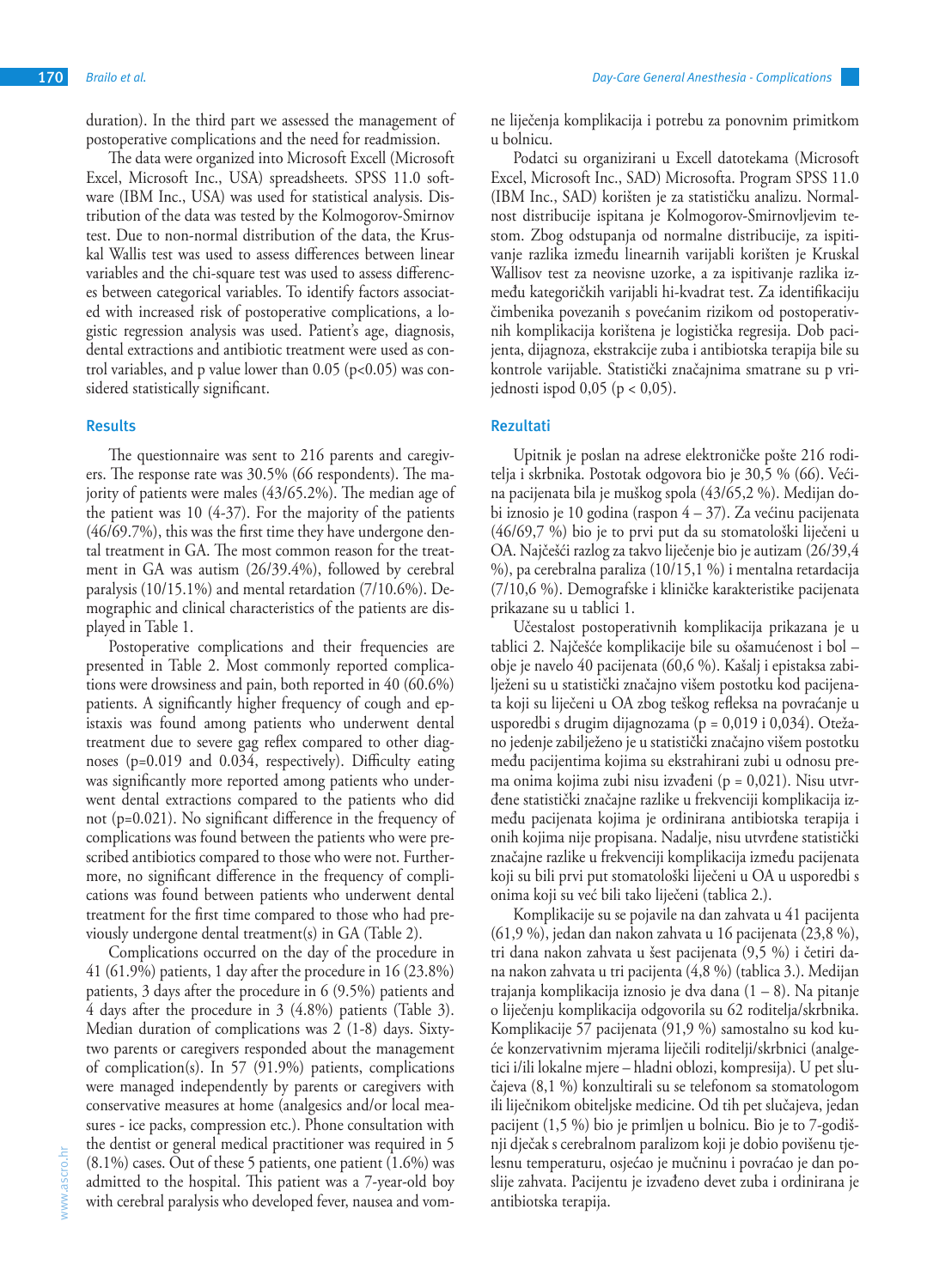| Tablica 1. Demografske i kliničke karakteristike ispitanika                                                                            |            |
|----------------------------------------------------------------------------------------------------------------------------------------|------------|
| Seks • Spol N (%)                                                                                                                      |            |
| Female · Ženski                                                                                                                        | 23 (34.8)  |
| Male · Muški                                                                                                                           | 43(65.2)   |
| Age · Dob median (range)                                                                                                               | $10(4-37)$ |
| Diagnosis/ Reason for dental treatment in general anaesthesia · Dijagnoza / Razlog za stomatološko liječenje u općoj anesteziji<br>N(% |            |
| Healthy, noncompliant patient . Zdrav, nesuradljiv pacijent                                                                            | 3(4.5)     |
| Autism · Autizam                                                                                                                       | 26 (39.4)  |
| Cerebral paralysis · Cerebralna paraliza                                                                                               | 10(15.1)   |
| Mental retardation · Mentalna retardacija                                                                                              | 7(10.6)    |
| Down syndrome . Downov sindrom                                                                                                         | 2(3.1)     |
| Extreme dental phobia · Ekstremna dentalna fobija                                                                                      | 2(3.1)     |
| Severe gag reflex · Teški refleks na povraćanje                                                                                        | 1(1.5)     |
| Medically complex patient . Medicinski kompleksan bolesnik                                                                             | 6(9.1)     |
| Procedure too extensive for local anaesthesia · Preopsežan zahvat za lokalnu anesteziju                                                | 9(13.6)    |
| First time in general anaesthesia · Prvi put u općoj anesteziji N (%)                                                                  |            |
| Yes                                                                                                                                    | 21(31.8)   |
| No                                                                                                                                     | 45 (68.2)  |
| First dental treatment in general anaesthesia · Prvi stomatološki zahvat u općoj anesteziji N (%)                                      |            |
| Yes                                                                                                                                    | 46 (69.7)  |
| N <sub>0</sub>                                                                                                                         | 20(30.3)   |
| Dental extractions · Ekstrakcije zuba N (%)                                                                                            |            |
| Yes                                                                                                                                    | 53 (80.3)  |
| No                                                                                                                                     | 13(19.7)   |
| No. of extracted teeth . Broj ekstrahiranih zuba<br>median (range)                                                                     | $2(0-18)$  |
| Antibiotic therapy · Antibiotsko liječenje N (%)                                                                                       |            |
| Yes                                                                                                                                    | 35 (53)    |
| No                                                                                                                                     | 30 (45.5)  |
| Missing                                                                                                                                | 1(1.5)     |
| Analgesic therapy • Liječenje analgeticima                                                                                             |            |
| Yes                                                                                                                                    | 40(60.6)   |
| No                                                                                                                                     | 26(39.4)   |
| Duration of analgesic therapy (days) • Trajanje liječenja analgeticima (dani)<br>Median (range)                                        | $2(1-8)$   |

# **Table 1** Demographic and clinical characteristics of the patients

iting 1 day after the procedure. The patient underwent 9 dental extractions and was prescribed an antibiotic.

Logistic regression analysis showed that age was associated with decreased risk for postoperative drowsiness (OR: 0.903; 0.95CI: 0.818-0.997; p=0.044) and increased risk for postoperative cough (OR: 1.278; 0.95CI: 1.022-1.599; p=0.032). Also, the diagnosis was significantly associated with drowsiness (OR:0.675; 0.95CI: 0.525-0.867; p=0.002). No other significant associations were found (Table 4).

#### **Discussion**

The results of our survey show that complications after dental treatment in GA occur frequently but are mild and short lasting, which is in concordance with other studies in the literature (8–12). Most frequent post discharge complications in our patients were drowsiness and pain, which were both reported in 40 (60.6%) patients. Drowsiness is very common after dental treatment in GA with prevalence be-

Logističkom regresijom pokazano je da je dob bila povezana sa smanjenim rizikom od ošamućenosti (OR : 0,903; 0,95CI : 0,818 – 0,997; p = 0,044) i povećanim rizikom od kašlja (OR : 1,278; 0,95CI : 1,022 – 1,599; p = 0.032). Dijagnoza je bila statistički značajno povezana s ošamućenošću  $(OR: 0.675; 0.95CI: 0.525 - 0.867; p = 0.002)$ . Druge značajne povezanosti nisu pronađene (tablica 4.).

#### **Rasprava**

Rezultati našeg istraživanja pokazuju da se komplikacije poslije stomatološkog liječenja u OA događaju često, ali su blage i kratkotrajne, što je u skladu s ostalim studijama u literaturi (8 – 12). Najčešće komplikacije nakon otpusta u naših su pacijenata bile ošamućenost i bol – prijavilo ih je 40 pacijenata (60,6 %). Ošamućenost poslije stomatološkog liječenja u OA vrlo je česta, a prevalencija iznosi od 13 do 84 % (3,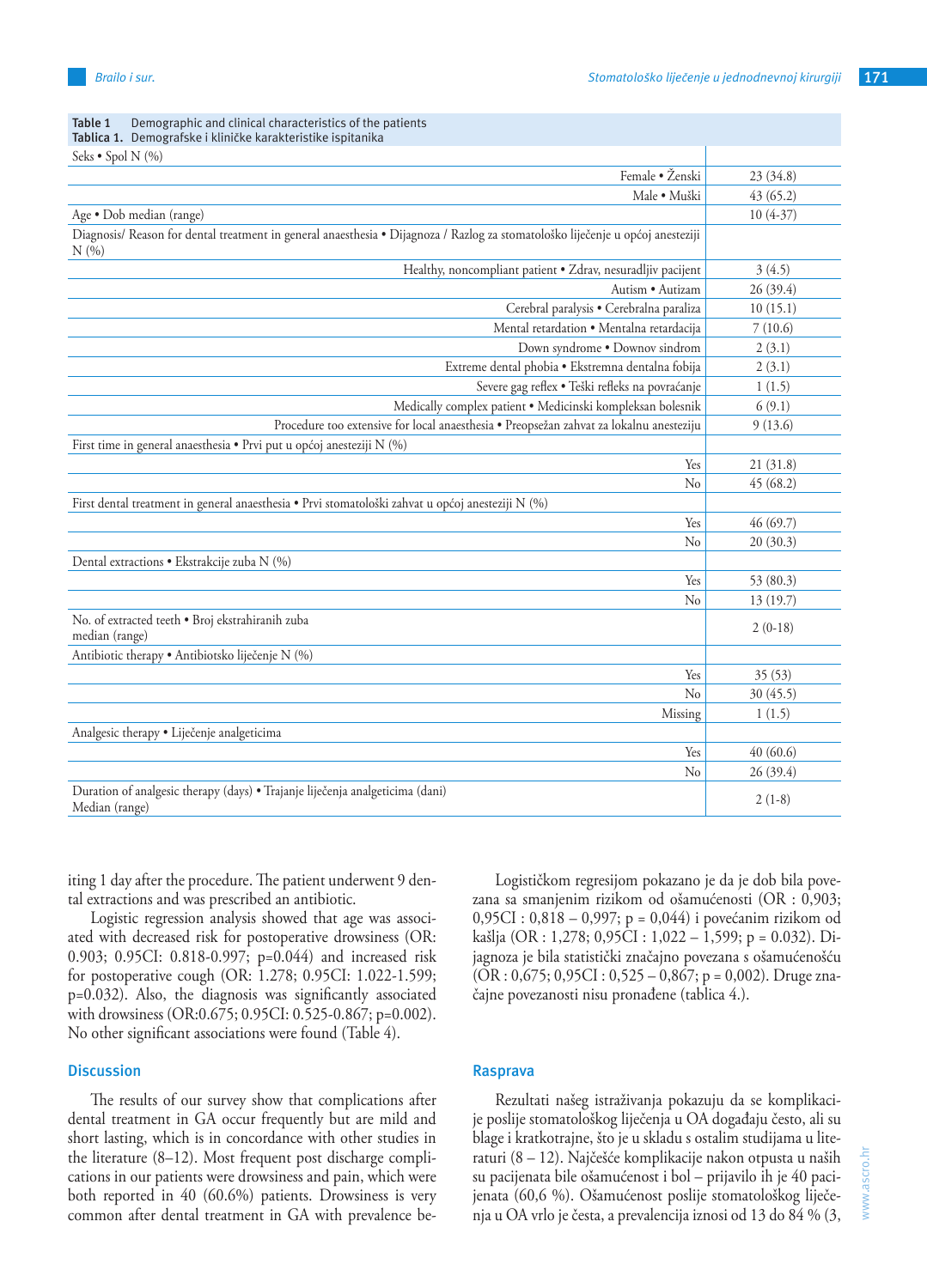| Tablica 2. Frekvencija postoperativnih komplikacija                                                                                                                                                                                                                                                                                    |                       |               |                          |                         |                                                 |                                                                                                 |                                                                         |                                                     |
|----------------------------------------------------------------------------------------------------------------------------------------------------------------------------------------------------------------------------------------------------------------------------------------------------------------------------------------|-----------------------|---------------|--------------------------|-------------------------|-------------------------------------------------|-------------------------------------------------------------------------------------------------|-------------------------------------------------------------------------|-----------------------------------------------------|
| Type of complication •<br>Vrsta komplikacije<br>N(%                                                                                                                                                                                                                                                                                    | Yes • Da              | $No \cdot Ne$ | Not sure . Nisam siguran | Missing . Nema odgovora | Diagnosis . Dijagnoza<br>$\widehat{\mathbf{e}}$ | Prijašnje liječenje u OA-u<br>treatment(s) in GA •<br>Previous dental<br>$\mathbf{\widehat{e}}$ | <b>Dental Extractions</b><br>Ekstrakcija zuba<br>$\widehat{\mathbf{e}}$ | Antibiotic Treatment ·<br>Antibiotsko liječenje (p) |
| Drowsiness · Ošamućenost                                                                                                                                                                                                                                                                                                               | 40(60.6)              | 20(30.3)      | 6<br>(9.1)               | $\boldsymbol{0}$        | 0.056                                           | 0.545                                                                                           | 0.401                                                                   | 0.171                                               |
| Agitation • Uznemirenost                                                                                                                                                                                                                                                                                                               | 23(34.8)              | 38 (57.7)     | 3<br>(4.5)               | $\overline{2}$<br>(3)   | 0.258                                           | 0.893                                                                                           | 0.516                                                                   | 0.088                                               |
| Nausea · Mučnina                                                                                                                                                                                                                                                                                                                       | 5<br>(7.6)            | 52 (78.8)     | 9(13.6)                  | $\boldsymbol{0}$        | 0.089                                           | 0.298                                                                                           | 0.226                                                                   | 0.775                                               |
| Vomiting · Povraćanje                                                                                                                                                                                                                                                                                                                  | 1<br>(1.5)            | 65(98.5)      | 0(0)                     | $\boldsymbol{0}$        | 0.694                                           | 0.506                                                                                           | 0.618                                                                   | 0.276                                               |
| Fever · Povišena temperatura                                                                                                                                                                                                                                                                                                           | $\mathfrak{2}$<br>(3) | 61(92.4)      | 3<br>(4.5)               | $\boldsymbol{0}$        | 0.888                                           | 0.251                                                                                           | 0.515                                                                   | 0.219                                               |
| Cough · Kašalj                                                                                                                                                                                                                                                                                                                         | 7(10.6)               | 57 (86.4)     | 1<br>(1.5)               | 1<br>(1.5)              | $0.019*$                                        | 0.052                                                                                           | 0.706                                                                   | 0.346                                               |
| Impaired sleep · Poremećaj<br>sna                                                                                                                                                                                                                                                                                                      | 3<br>(4.5)            | 56 (84.8)     | 7(10.6)                  | $\boldsymbol{0}$        | 0.965                                           | 0.989                                                                                           | 0.203                                                                   | 0.743                                               |
| Sore throat . Grlobolja                                                                                                                                                                                                                                                                                                                | 10(15.2)              | 43(65.2)      | 13 (19.7)                | $\boldsymbol{0}$        | 0.114                                           | 0.999                                                                                           | 0.166                                                                   | 0.413                                               |
| Epistaxis · Epistaksa                                                                                                                                                                                                                                                                                                                  | 3<br>(4.5)            | 61(92.4)      | $\mathfrak{2}$<br>(3)    | $\boldsymbol{0}$        | $0.034*$                                        | 0.429                                                                                           | 0.056                                                                   | 0.259                                               |
| Pain . Bol                                                                                                                                                                                                                                                                                                                             | 40(60.6)              | 12(18.2)      | 14(21.2)                 | $\boldsymbol{0}$        | 0.684                                           | 0.196                                                                                           | 0.185                                                                   | 0.173                                               |
| Swelling . Oteklina                                                                                                                                                                                                                                                                                                                    | 15(22.7)              | 48 (72.7)     | 3<br>(4.5)               | $\boldsymbol{0}$        | 0.750                                           | 0.265                                                                                           | 0.320                                                                   | 0.449                                               |
| Bleeding • Krvarenje                                                                                                                                                                                                                                                                                                                   | 24 (36.4)             | 39 (59.1)     | 3<br>(4.5)               | $\boldsymbol{0}$        | 0.279                                           | 0.333                                                                                           | 0.106                                                                   | 0.128                                               |
| Difficulty eating · Otežano jedenje                                                                                                                                                                                                                                                                                                    | 38 (57.6)             | 23(34.8)      | 5<br>(7.6)               | $\boldsymbol{0}$        | 0.409                                           | 0.880                                                                                           | $0.021*$                                                                | 0.076                                               |
| Inability to eat · Nemogućnost jedenja                                                                                                                                                                                                                                                                                                 | 11(16.7)              | 49(74.2)      | 6<br>(9.1)               | $\boldsymbol{0}$        | 0.970                                           | 0.963                                                                                           | 0.227                                                                   | 0.701                                               |
| $\sim 100$ $\mu$<br>$\sqrt{2}$ $\sqrt{2}$ $\sqrt{2}$ $\sqrt{2}$ $\sqrt{2}$ $\sqrt{2}$ $\sqrt{2}$ $\sqrt{2}$ $\sqrt{2}$ $\sqrt{2}$ $\sqrt{2}$ $\sqrt{2}$ $\sqrt{2}$ $\sqrt{2}$ $\sqrt{2}$ $\sqrt{2}$ $\sqrt{2}$ $\sqrt{2}$ $\sqrt{2}$ $\sqrt{2}$ $\sqrt{2}$ $\sqrt{2}$ $\sqrt{2}$ $\sqrt{2}$ $\sqrt{2}$ $\sqrt{2}$ $\sqrt{2}$ $\sqrt{2$ | $1.1 \t\t (0.05)$     |               |                          |                         |                                                 |                                                                                                 |                                                                         |                                                     |

**Table 2** Frequency of postoperative complications

\*significant difference (p < 0,05) / značajna razlika ( p < 0,05)

# **Table 3** Clinical characteristics of complications

| Tablica 3. Kliničke karakteristike komplikacija                                                                                                                                       |           |
|---------------------------------------------------------------------------------------------------------------------------------------------------------------------------------------|-----------|
| Occurrence of complication . Pojava komplikacije                                                                                                                                      | N(%       |
| Day $0 \cdot$ Dan $0$                                                                                                                                                                 | 41(61.9)  |
| Day $1 \cdot$ Dan 1                                                                                                                                                                   | 16(23.8)  |
| Day $2 \cdot$ Dan $2$                                                                                                                                                                 | $\bf{0}$  |
| Day $3 \cdot$ Dan $3$                                                                                                                                                                 | 6(9.5)    |
| Day 4 . Dan 4                                                                                                                                                                         | 3(4.8)    |
| Duration Median (Range) • Trajanje Median (Raspon)<br>62 responses • 62 odgovora                                                                                                      | $2(1-8)$  |
| Management · Liječenje<br>63 responses • 63 odgovora                                                                                                                                  |           |
| Conservative measures at home • Konzervativne mjere kod kuće                                                                                                                          | 57 (90.5) |
| Conservative measures at home plus phone consultation with<br>dentist or general practitioner • Konzervativne mjere kod kuće i telefonska konzultacija sa stomatologom ili liječnikom | 5(7.9)    |
| Admission to the hospital . Prijam u bolnicu                                                                                                                                          | 1(1.6)    |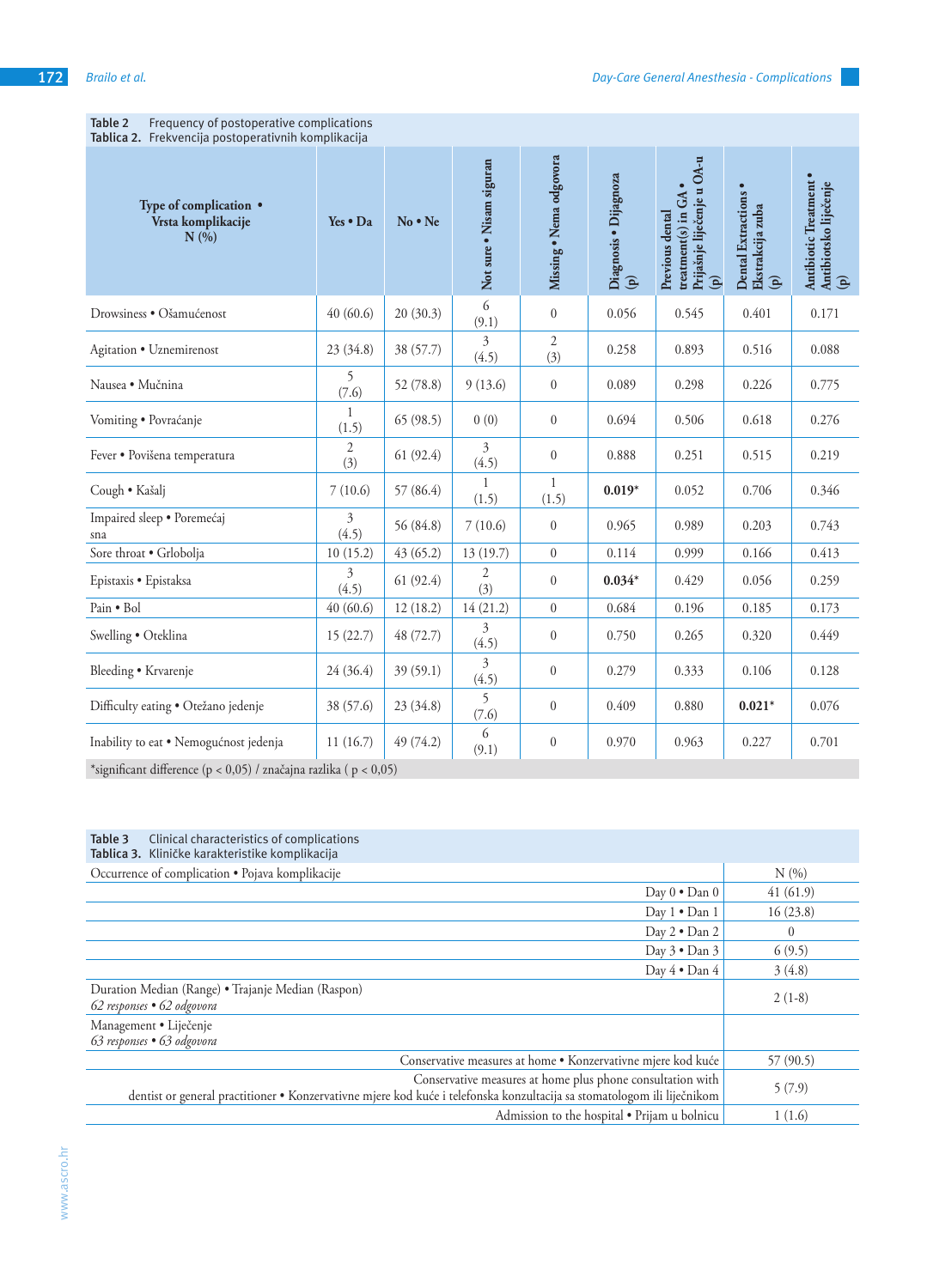**Table 4** Impact of demographic and clinical factors on the occurrence of postoperative complications – results of the regression analysis **Tablica 4.** Utjecaj demografskih i kliničkih čimbenika na pojavu postoperativnih komplikacija – rezultati regresijske analize

| Type of Complication .<br>Vrsta kompllikacije<br>Odds ratio (CI) .<br>Omjer rizika (CI) | Age • Dob              | Diagnosis · Dijagnoza  | Dental Extractions .<br>Ekstrakcije zuba | Antibiotic Treatment .<br>Liječenje antibioticima |  |  |
|-----------------------------------------------------------------------------------------|------------------------|------------------------|------------------------------------------|---------------------------------------------------|--|--|
| Drowsiness • Ošamućenost                                                                | $0.903(0.818 - 0.997)$ | $0.675(0.525-0.867)$   | $0.821 (0.637 - 1.059)$                  | 3.899 (0.727-20.925)                              |  |  |
|                                                                                         | $0.044*$               | $0.002*$               | 0.821                                    | 0.112                                             |  |  |
| Agitation • Uznemirenost                                                                | $0.967(0.878-1.065)$   | $0.837(0.667 - 1.049)$ | 1.079 (0.845-1.376)                      | 2.249 (0.563-8.976)                               |  |  |
|                                                                                         | 0.496                  | 0.122                  | 0.542                                    | 0.251                                             |  |  |
| Nausea • Mučnina                                                                        | $1.065(0.959-1.183)$   | $0.689(0.421 - 1.127)$ | $1.059(0.811 - 1.383)$                   | $0.880(0.159-4.861)$                              |  |  |
|                                                                                         | 0.238                  | 0.138                  | 0.673                                    | 0.884                                             |  |  |
| Vomiting · Povraćanje                                                                   | $0.749(0.278 - 2.022)$ | $0.960(0.291 - 3.171)$ | 1.064 (0.646-1.753)                      | $4926(0.000 - )$                                  |  |  |
|                                                                                         | 0.569                  | 0.947                  | 0.807                                    | 0.998                                             |  |  |
| Fever · Povišena temperatura                                                            | $0.974(0.781 - 1.216)$ | 1.343 (0.855-2.108)    | 1.436 (0.955-2.161)                      | 2.699 (0.129-56.431)                              |  |  |
|                                                                                         | 0.816                  | 0.200                  | 0.082                                    | 0.522                                             |  |  |
| Cough • Kašalj                                                                          | 1.278 (1.022-1.599)    | 1.903 (0.918-3.495)    | $0.273(0.064-1.160)$                     | $0.356(0.018-7.022)$                              |  |  |
|                                                                                         | $0.032*$               | 0.083                  | 0.079                                    | 0.497                                             |  |  |
| Impaired sleep · Poremećaj sna                                                          | $0.999(0.884 - 1.128)$ | 1.110 (0.797-1.546)    | $0.763(0.454 - 1.282)$                   | 4.720 (0.530-42.019)                              |  |  |
|                                                                                         | 0.983                  | 0.536                  | 0.307                                    | 0.164                                             |  |  |
| Pain • Bol                                                                              | 1.080 (0.938-1.243)    | $0.939(0.725 - 1.215)$ | 1.085 (0.822-1.433)                      | $0.315(0.056 - 1.764)$                            |  |  |
|                                                                                         | 0.286                  | 0.631                  | 0.563                                    | 0.189                                             |  |  |
| Swelling • Oteklina                                                                     | $0.948(0.850-1.056)$   | $1.091(0.875 - 1.360)$ | $0.995(0.797 - 1.242)$                   | 2.246 (0.526-9.586)                               |  |  |
|                                                                                         | 0.330                  | 0.440                  | 0.963                                    | 0.274                                             |  |  |
| Bleeding • Krvarenje                                                                    | $0.984(0.899 - 1.077)$ | 1.199 (0.966-1.489)    | 1.214 (0.923-1.596)                      | 1.977 (0.491-7.960)                               |  |  |
|                                                                                         | 0.726                  | 0.099                  | 0.166                                    | 0.338                                             |  |  |
| Difficulty eating · Otežano jedenje                                                     | 1.107 (0.986-1.243)    | 1.064 (0.863-1.312)    | 1.252 (0.932-1.681)                      | $0.792(0.202 - 3.104)$                            |  |  |
|                                                                                         | 0.085                  | 0.562                  | 0.135                                    | 0.737                                             |  |  |
| Inability to eat . Nemogućnost                                                          | 1.036 (0.949-1.132)    | $1.007(0.809 - 1.252)$ | 1.117 (0.895-1.395)                      | $0.657(0.162 - 2.659)$                            |  |  |
| jedenja                                                                                 | 0.431                  | 0.954                  | 0.328                                    | 0.555                                             |  |  |
| Sore throat . Grlobolja                                                                 | 1.097 (1.000-1.204)    | $0.951(0.759-1.191)$   | 1.180 (0.938-1.484)                      | $0.449(0.109-1.853)$                              |  |  |
|                                                                                         | 0.051                  | 0.661                  | 0.157                                    | 0.268                                             |  |  |
| Epistaxis · Epistaksa                                                                   | $1.042(0.891 - 1.219)$ | 1.190 (0.783-1.808)    | $0.402(0.117-1.382)$                     | $0.814(0.047-14.205)$                             |  |  |
|                                                                                         | 0.606                  | 0.416                  | 0.148                                    | 0.888                                             |  |  |
| *significant difference (p < 0,05) / značajna razlika (p < 0,05)                        |                        |                        |                                          |                                                   |  |  |

tween 13-84% (3,10–12). The difference in reported prevalence could be due to different GA technique, medications, duration of the procedure, patient's age and diagnosis (12). In our patients, younger age was significantly associated with drowsiness (OR 0.903; CI 0.818-0.997; p=0.044), which is in concordance with study of Farsi et al. (3). Another commonly reported anesthesia-related complication was agitation which was found in 23 (34.8%) patients. Ersin et al. (10) reported agitation dropping from 58.1% immediately after the procedure to 24.4% at home on the day of the procedure. The assessment of drowsiness and agitation in young patients in not a simple task, especially if patients have associated intellectual or emotional impairment as majority of our patients (68.2%) did, hence these results need to be taken with caution. Other anesthesia-related complications such as nausea, vomiting, fever, sore throat, cough, epistaxis and impaired sleep were less common (1.5-15.2%) indicating that GA procedure performed in our setting was safe, with complication rates dissimilar to other studies.

High frequency of oral pain after treatment in GA is a common finding, occurring in 13-74% of the patients (3,11,12). High prevalence of postoperative pain is not 10 – 12). Razlika u prevalenciji može biti posljedica različite tehnike OA, lijekova, trajanja zahvata, dobi pacijenta i dijagnoze (12). Kad je riječ o našim pacijentima, mlađa dob bila je statistički značajno povezana s ošamućenošću (OR 0,903; CI 0,818 – 0,997;  $p = 0.044$ ), što je u skladu s istraživanjem Farsija i suradnika (3). Druga često prijavljena komplikacija povezana s OA jest uznemirenost koju su prijavila 23 pacijenta (34,8 %). Ersin i suradnici (10) izvijestili su da učestalost uznemirenosti pada s 58,1 % odmah poslije zahvata na 24,4 % kod kuće na dan zahvata. Procjena ošamućenosti i uznemirenosti u slučaju mlađih pacijenata nije jednostavna, posebno ako imaju intelektualno ili emocionalno oštećenje kao što je bio slučaj s većinom naših pacijenata, tako da navedene rezultate treba tumačiti s oprezom. Druge komplikacije povezane s OA, poput mučnine, povraćanja, povišene temperature, grlobolje, kašlja, epistakse i poremećaja spavanja bile su znatno rjeđe  $(1,5 - 15,2 \%)$ , što govori u prilog tome da je stomatološko liječenje u OA provedeno u našoj ustanovi sigurno, s postotkom komplikacija koji se ne razlikuje od onih u drugim studijama.

Bol nakon stomatološkog zahvata u OA-u čest je nalaz i pojavljuje se kod 13 do 74 % pacijenata (3, 11, 12). Visoka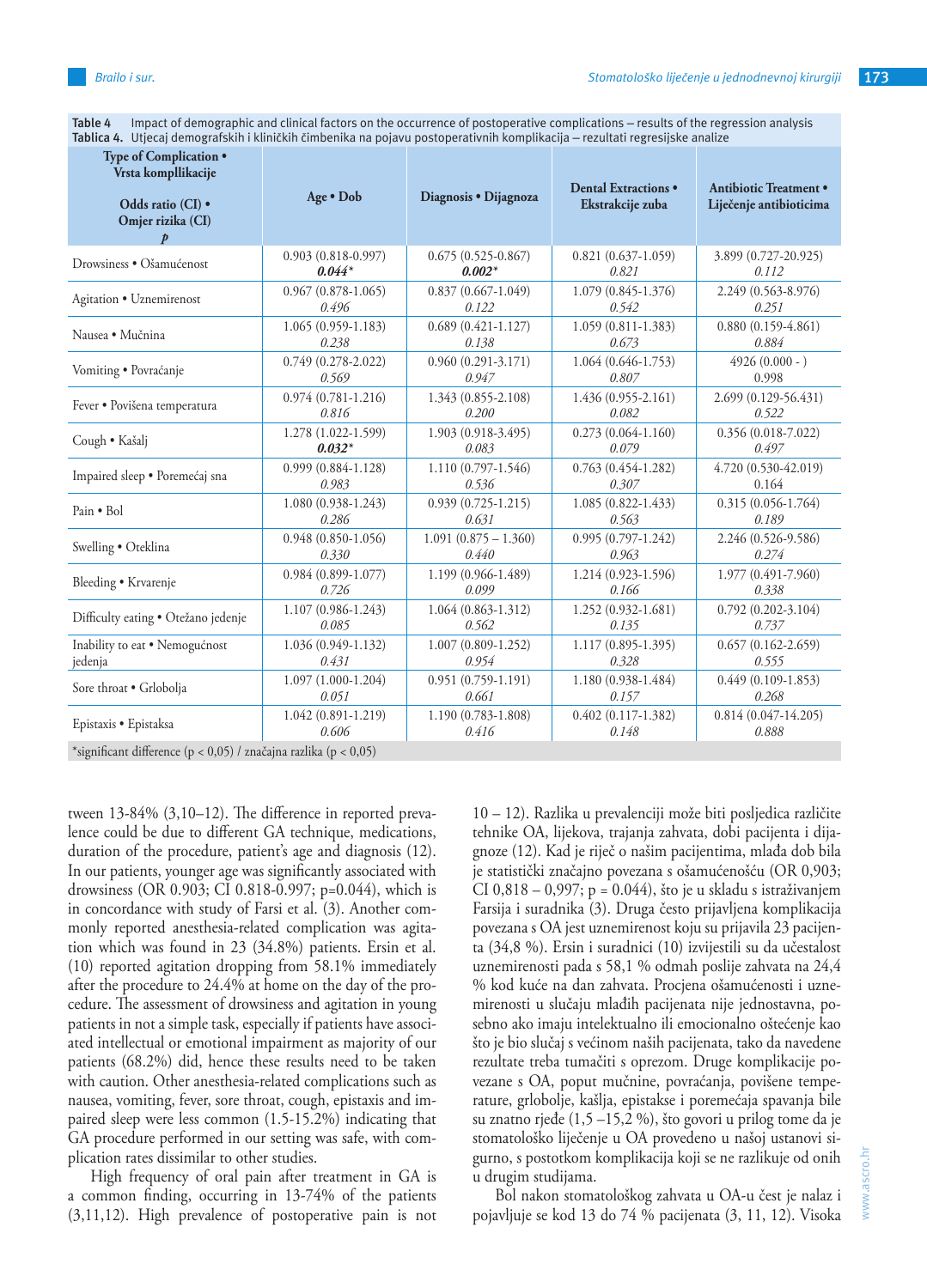surprising since majority of these patients undergo extensive procedures in order to eliminate all existing dental pathologies. These procedures often include numerous extractions, due to high dental caries activity. Dental extractions were performed in great majority (53/80.3%) of our patients and the median number of extracted teeth was 2 (0- 18). However, dental extractions were not associated with occurrence of oral pain. It is possible that pain was related to other procedures that inevitably included manipulation with soft oral tissues, which could have resulted in postoperative discomfort. One might question this finding since majority of our patients (44/66.7%) had some form of intellectual or emotional impairment and their ability to express their pain could have been affected. This could be the reason why one fifth (14/21.2%) of the parents/caregivers responded "I don't know" to a question about pain. However, we believe that the reported frequency of pain is realistic since another complication closely related to oral pain, i.e. difficulty eating, was reported in similar number of patients (38/57.6%). Even though difficulty eating was more frequently reported among patients who underwent dental extractions (34/64.2% vs. 4/30.8%), dental extractions were not found to be independent risk factor for the development of this complication in logistic regression model. We believe this was primarily due to small number of participants. Oral bleeding was reported in 24 (36.4%) patients which is a prevalence similar to other studies (3,10). However, we believe that in majority of the patients there was no serious bleeding that required medical intervention, but rather normal postoperative ooze that was mistaken for bleeding by parents/caregivers. This assumption is reinforced by the fact that none of the patients required professional assistance.

Even though post discharge complications were frequent, majority of them were managed by the parents/caregivers with conservative measures at home and only one patient (1.5%) was readmitted to hospital. The rate of unplanned admissions after a day care surgery is reported to be 1.8- 3.5% (13,14). On the other hand, Verco et al. (6), reported only 22 cases (0.13%) of clinical incidents that required transfer to the hospital among 17 557 dental procedures in GA in a day-care unit performed in 5 years. The authors applied more strict exclusion criteria for GA in a day-care setting among other patients with quadriplegia. Therefore, our patient would not even be considered to be a candidate for dental procedure in GA in a day-care setting. We believe that the difference in readmission rates is primarily due to a significantly greater number of cases in the study of Verco et al. (6) and that with time, readmission rates in our service will drop.

This study has several limitations that need to be mentioned. This study is retrospective and the data are based on parents'/caregivers' recollection which might alter with time. However, we feel that dental treatment in GA presents a strong experience for patients as well as for parents/caregivers and that any significant complication would not be foreseen. This especially refers to complications requiring transfer to the hospital, which were the primary concern of our study. Another limitation is a relatively low number of participants. Even though the number is small, it represents nearprevalencija boli ne iznenađuje zato što je većina tih pacijenata bila podvrgnuta opsežnim zahvatima kako bi se eliminirala sva postojeća odontogena patologija. Navedeni zahvati često uključuju mnogobrojne ekstrakcije zuba zbog visoke aktivnosti karijesa. Većini naših pacijenata (53/80,3 %) rađene su ekstrakcije zuba, a medijan ekstrahiranih zuba iznosio je 2 (0 – 18). Doduše, ekstrakcije zuba nisu bile povezane s boli. Moguće je da je bol bila povezana s drugim zahvatima koji su nužno uključivali manipulaciju mekim tkivima, što je moglo rezultirati postoperativnom nelagodom. Taj se rezultat može propitivati jer je većina naših pacijenata (44/66,7 %) imala neki oblik intelektualnog ili emocionalnog oštećenja koje je moglo utjecati na njihovu sposobnost izražavanja boli. To može biti razlog zašto je jedna petina roditelja/skrbnika (14/21,2 %) na pitanje o boli odgovorila: "Ne znam". Unatoč tomu vjerujemo da je prijavljena frekvencija boli realna jer je druga komplikacija blisko povezana s boli (otežano jedenje) prijavljena u sličnom postotku (38/57,6 % pacijenata). Iako je otežano jedenje češće prijavljeno za pacijente kojima su izvađeni zubi (34/64,2 % vs. 4/30,8 %), ekstrakcije nisu bile neovisni čimbenik rizika za razvoj te komplikacije u našem regresijskom modelu. Vjerujemo da je to uglavnom posljedica malog broja ispitanika. Krvarenje se pojavilo kod 24 pacijenta (36,4 %), što je postotak sličan onomu u ostalim studijama (3, 10). Mišljenja smo da kod većine pacijenata nije bilo ozbiljnog krvarenja koje je zahtijevalo medicinsku intervenciju, nego je bila riječ o normalnom postoperativnom curenju koje su roditelji/skrbnici pogrešno proglasili krvarenjem. U prilog tomu je i činjenica da ni jedan od pacijenata nije trebao profesionalnu pomoć.

Iako su komplikacije poslije otpusta bile česte, većinu su sanirali roditelji/skrbnici konzervativnim mjerama kod kuće i samo je jedan pacijent (1,5 %) ponovo primljen u bolnicu. Postotak neplaniranih hospitalizacija poslije zahvata u jednodnevnoj kirurgiji iznosi od 1,8 do 3,5 % (13, 14). Istaknimo da su Verco i suradnici (6) izvijestili o 22 slučaja (0,13 %) koji su zahtijevali prijam u bolnicu, na 17 557 stomatoloških zahvata u OA provedenih u sustavu jednodnevne kirurgije u petogodišnjem razdoblju. Autori su primjenjivali strože isključne kriterije za prijam pacijenata u jednodnevnu kirurgiju, među kojima i kvadriplegiju. Tako naš pacijent ne bi uopće bio kandidat za stomatološko liječenje u OA u sustavu jednodnevne kirurgije. Mišljenja smo da je razlika u postotku ponovnog primitka u bolnicu ponajprije posljedica značajno većeg broja zahvata u studiji Verca i suradnika (6) i da će se s vremenom postotak ponovnih hospitalizacija u našoj ustanovi smanjiti.

Ovo istraživanje ima ograničenja koja je potrebno spomenuti. Istraživanje je retrospektivno i podatci su temeljeni na prisjećanju roditelja/skrbnika koje se s vremenom može promijeniti. Ipak mislimo da je stomatološko liječenje u OA snažno iskustvo kako za pacijente tako i za roditelje/skrbnike, te da je značajne komplikacije teško previdjeti. To se posebno odnosi na komplikacije koje bi zahtijevale prijam u bolnicu, što je bio primarni fokus našeg istraživanja. Drugo ograničenje je razmjerno malo ispitanika. Iako je broj mali, to je gotovo trećina naših slučajeva (30,5 %) i mislimo da rezultati mogu snažno upućivati na trendove u prevalenciji kompli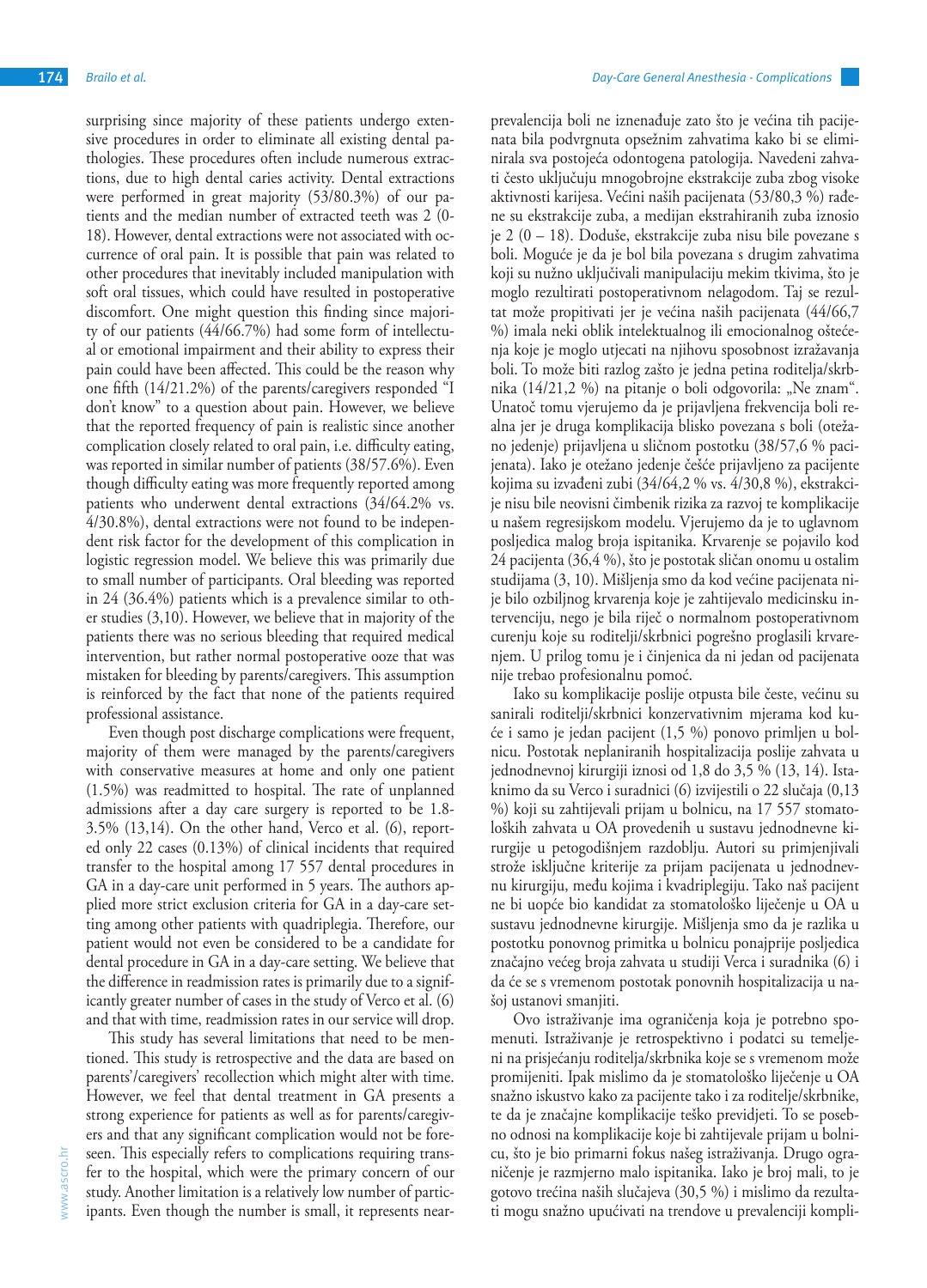ly one third of our cases (30.5%) and we feel that the results may strongly point to trends in the prevalence of post discharge complications among our patients. However, the results of logistic regression need to be interpreted with caution as we cannot completely exclude the impact of confounding factors.

In conclusion, post discharge complications of dental treatment in GA in a day-care service are common. In great majority of cases these complications are mild, hence they can be managed independently by parent/caregiver with conservative measures. The results of this study further support the fact that dental treatment in GA in a day-care service is a safe procedure that can be performed with acceptable risk in selected patients who do not respond to other behavior management techniques.

### **Acknowledgement**

We would like to thank Tatjana Molnar, head nurse of the Dental Unit at the University Clinical Hospital Zagreb for her help in recruitment of the patients.

## **Conflict of interest statement**

The authors declare no conflict of interest

### **Ethics statement**

The study was performed in accordance with the declaration of Helsinki and was approved by the Ethics Committee of the University Clinical Hospital Zagreb/University of Zagreb, School of Dental Medicine

**Author's Contribution: V.B**.- designed the study and contributed to acquisition, analysis and interpretation of the data; drafting and providing final approval of the version to be published; **B.J., D.G.** and **D.V.J.** - contributed to the obtaining the ethical approval of the study, data collection and interpretation; **M.L., V.S**: - contributed to critical review of the all the drafts of the manuscript; **Ž.V**. - contributed to the design and concept; acquisition, analysis and interpretation of the data; drafting and critical revision, supervision of the study and providing final approval of the version to be published.

kacija poslije otpusta među našim pacijentima. Rezultati regresijske analize trebaju se, doduše, interpretirati sa zadrškom jer ne možemo potpuno eliminirati mogući utjecaj zbunjujućih čimbenika.

Zaključno, česte su komplikacije stomatološkog liječenja u OA provedenog u sustavu jednodnevne kirurgije koje se događaju nakon otpusta. U najvećem broju slučajeva one su blage i roditelji/skrbnici mogu ih samostalno liječiti konzervativnim mjerama. Nadalje, rezultati ovog istraživanja pokazuju da je stomatološko liječenje u OA, u sustavu jednodnevne kirurgije, siguran zahvat koji se može provesti uz prihvatljiv rizik kod odabranih pacijenata kod kojih druge tehnike modifikacije ponašanja ne funkcioniraju.

## **Zahvala**

Zahvaljujemo Tatjani Molnar, glavnoj sestri Stomatološke poliklinike Rebro, KBC-a Zagreb, za pomoć u pronalaženiu ispitanika.

#### **Sukob interesa**

Autori nisu bili u sukobu interesa.

#### **Etička izjava**

Studija je provedena u skladu s Helsinškom deklaracijom, a odobrilo ju je Etičko povjerenstvo KBC-a Zagreb i Stomatološkog fakulteta Sveučilišta u Zagrebu.

**Doprinos autora: V. B.** – dizajnirao je studiju i pridonio prikupljanju, analizi i interpretaciji podataka te izradi zaključne verzije rada; **B. J., D. G i D. V. J.** – pridonijeli su dobivanju etičkoga odobrenja za studiju, prikupljanju i interpretaciji podataka; **M. L. i V. S.** – pridonijeli su kritičkoj analizi svih verzija rada; **Ž. V**. – pridonio je dizajnu i konceptu, prikupljanju, analizi i interpretaciji podataka, izradi i kritičkoj reviziji teksta, superviziji studije i izradi zaključne verzije rada

#### **Sažetak**

**Svrha rada:** Ispitati učestalost i liječenje komplikacija nakon otpusta pacijenata koji su bili podvrgnuti stomatološkom liječenju u općoj anesteziji (OA) u sustavu jednodnevne kirurgije i identificirati čimbenike koji povećavaju rizik od navedenih komplikacija. **Ispitanici i postupci:** Anonimni upitnik poslan je roditeljima/skrbnicima pacijenata koji su bili podvrgnuti stomatološkoj sanaciji u OA u našoj ustanovi između 1. siječnja 2017. i 31. srpnja 2019. Prikupljeni su demografski i klinički podatci o pacijentima te podatci o pojavi komplikacija i njihovu liječenju. **Rezultati:** Na upitnik je odgovorilo 66 roditelja/skrbnika (30,5 %). Najčešće komplikacije bile su ošamućenost i bol koje su se pojavile kod 40 pacijenata (60,6 %). Liječene su konzervativnim mjerama kod kuće u 57 slučajeva (91,9 %). Telefonska konzultacija sa stomatologom bila je potrebna u pet slučajeva (8,1 %). Jedan pacijent (1,6 %) bio je ponovo primljen u bolnicu. Mlađa dob i dijagnoza bile su povezane s povećanim rizikom od ošamućenosti. **Zaključak:** Komplikacije stomatološkog liječenja u općoj anesteziji poslije otpusta iz jednodnevne kirurgije su česte, no roditelji/skrbnici mogu ih u većini slučajeva liječiti konzervativnim mjerama kod kuće. Postotak ponovnih prijama u bolnicu je nizak. Stomatološko liječenje u OA u sustavu jednodnevne kirurgije siguran je zahvat koji se može obaviti uz prihvatljiv rizik ako se pacijenti pomno odaberu.

**Zaprimljen:** 30. rujna 2020. **Prihvaćen:** 21. ožujka 2021.

#### **Adresa za dopisivanje**

prof. dr. sc. Vlaho Brailo Sveučilište u Zagrebu, Stomatološki fakultet Zavod za oralnu medicinu, Gundulićeva 5, 10 000 Zagreb tel: 00 385 1 4802 174 faks: 00 385 1 4830 819 brailo@sfzg.hr

**MeSH pojmovi:** poslijeoperativne komplikacije; stomatološka skrb; dnevna bolnica **Ključne riječi:** opća anestezija, jednodnevna, stomatološko liječenje